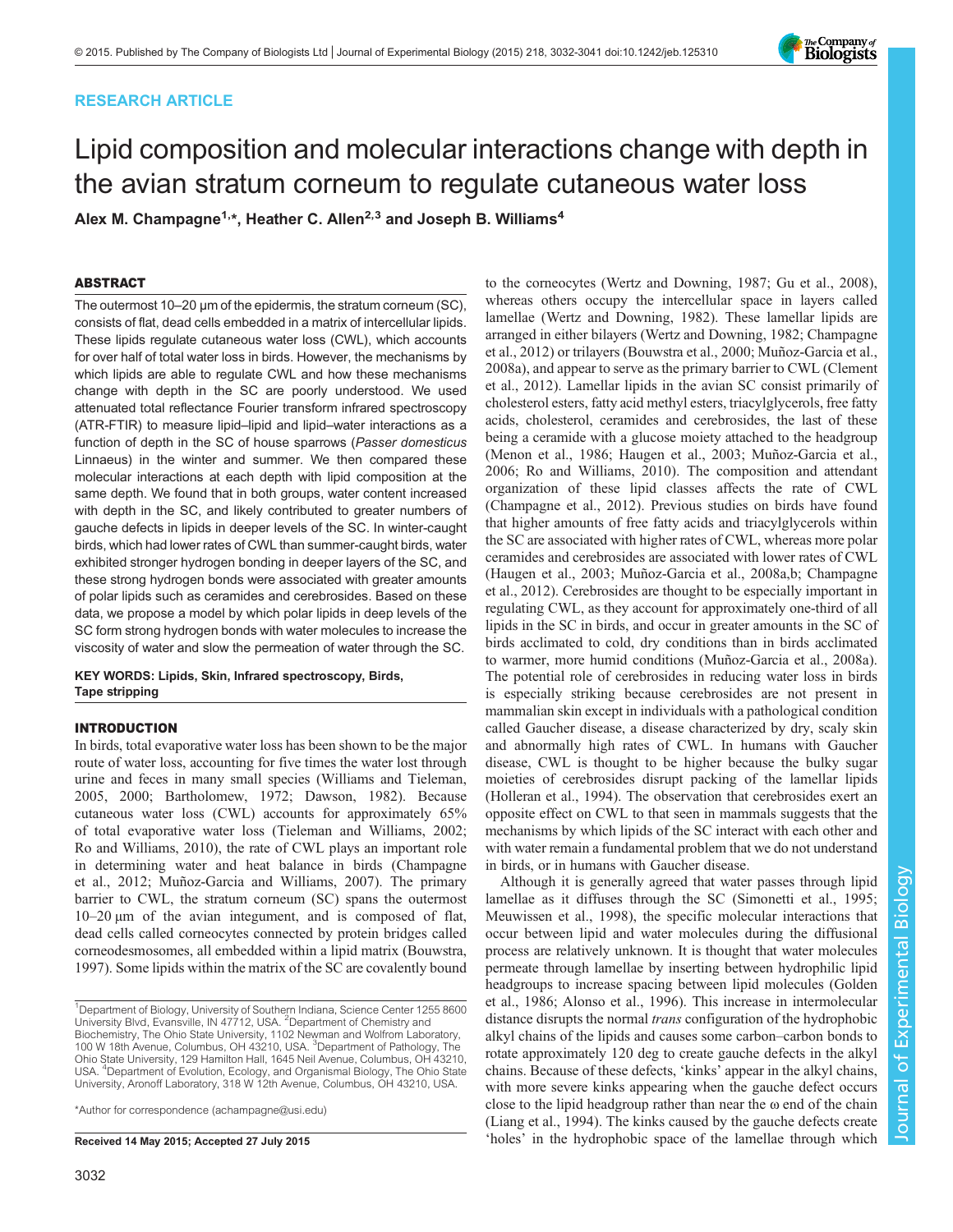water molecules can pass and thus the number of gauche defects may indicate the rate at which water is moving through the SC [\(Potts](#page-8-0) [and Francoeur, 1990](#page-8-0)).

In addition to the intermolecular interactions taking place in the hydrophobic space within lamellae, hydrophilic interactions between water and lipid headgroups may also influence CWL. In birds, ceramide and cerebroside headgroups are thought to play a major role in preventing water permeation through lipid layers, as more polar headgroups may form strong hydrogen bonds with each other and consequently influence water infiltration [\(Adams and](#page-7-0) [Allen, 2013](#page-7-0)). In current models of lipid organization within the avian SC, glucose moieties of cerebrosides project into the hydrophilic space outside lipid layers ([Champagne et al., 2012\)](#page-8-0). Because of this orientation, the sugar moieties of cerebrosides may slow the rate of CWL by forming strong hydrogen bonds with adjacent water molecules to form a primary solvation shell ([Bach](#page-7-0) [et al., 1982\)](#page-7-0). Although these strong hydrogen bonds weaken the hydrogen bonding of water molecules outside the solvation shell [\(Gallina et al., 2006\)](#page-8-0), the strong hydrogen bonds formed within the solvation shell increase the overall viscosity of the water, which may slow the rate of permeation through the SC [\(Comesaña et al., 2003](#page-8-0); [Clement et al., 2012](#page-8-0); [Champagne et al., 2012\)](#page-8-0). Current models remain speculative and do not address variation in molecular interactions in different layers of the SC, or how this variation affects the rate of CWL.

Although most studies correlating barrier properties of the SC with lipid composition have assumed uniform water flux and lipid composition throughout the thickness of the SC, several studies on human SC have shown that water content increases in deeper layers of the SC ([Warner et al., 1988](#page-9-0); [Bommannan et al., 1990](#page-7-0); [Boncheva](#page-7-0) [et al., 2009](#page-7-0)). Furthermore, tape-stripping experiments on human SC show that overall lipid content decreases with depth in the uppermost 2 µm of the SC as corneocyte volume increases, and remains constant thereafter [\(Bommannan et al., 1990](#page-7-0)). The composition of lamellar lipids in human SC also changes with depth, as the proportion of free fatty acids decreases by over half whereas ceramides and cholesterol exhibit small proportional increases with depth [\(Bonté et al., 1997](#page-8-0); [Weerheim and Ponec,](#page-9-0) [2001](#page-9-0)). The high proportion of free fatty acids in the upper  $2 \mu m$  of human SC is thought to cause the greater amount of gauche defects observed by infrared spectroscopy in this layer ([Bommannan et al.,](#page-7-0) [1990](#page-7-0)).

Human models of lipid content and molecular organization throughout the depth of the SC are inappropriate for predicting the depth profile of avian SC and assessing its effects on CWL for several reasons. First, some of the free fatty acids in the upper SC of humans are sebaceous in origin [\(Bommannan et al., 1990\)](#page-7-0), and birds lack sebaceous glands ([Matoltsy, 1969\)](#page-8-0). Second, healthy human SC does not contain cerebrosides, which may affect water content and the strength of hydrogen bonding among lipid and water molecules in avian SC. Finally, the effects of acclimation to different temperature and humidity regimes on the depth profile of the SC have not been investigated, despite the fact that these variables affect CWL in birds [\(Muñoz-Garcia et al., 2008a\)](#page-8-0).

In this study, we integrated methods in physical chemistry, analytical chemistry and whole-organism physiology to understand how the SC of birds regulates CWL in response to changes in their environment. We first used tape stripping and attenuated total reflectance Fourier transform infrared spectroscopy (ATR-FTIR) to assess hydrogen bond strength, the relative amount of gauche defects in lipid alkyl chains, and water content throughout 10 layers of the SC in house sparrows (Passer domesticus Linnaeus) acclimatized to either a cold, dry winter environment or a warm, humid summer environment. We correlated information on these molecular interactions with the lipid composition of each layer and related both data sets with changes in CWL that we observed between seasons. Our results offer compelling evidence that the distribution of water and lipids is not uniform with depth in avian SC, and these differences in water and lipid content correlate with concurrent changes in water–water and water–lipid interactions. Water and lipid content and their associated molecular interactions also change seasonally, which is reflected in changes in CWL, and these changes may help birds maintain heat and water balance in disparate environmental conditions.

# RESULTS

## CWL

House sparrows captured in the summer lost an average of 47.78 mg  $H<sub>2</sub>O$  cm<sup>-2</sup> per day through their skin, whereas birds captured in the winter averaged 25.87 mg H<sub>2</sub>O cm<sup>-2</sup> per day, a difference that was significant  $(t_{16}=4.12, P=0.001)$ .

# Depth of the SC

The depth of SC removed from the surface of each house sparrow via tape stripping varied as a function of tape strip number  $(F_{1,15,3}=1057.74, P<0.001)$ , season  $(F_{1,129,2}=38.62, P<0.001)$ , and the interaction  $(F_{1,137.7} = 61.35, P < 0.001)$ . Tape strips of house sparrows captured in the summer removed  $0.43\pm0.04 \,\mu m$  of SC with the first tape strip and  $0.23 \pm 0.01$  µm SC with subsequent strips. Tape strips of house sparrows captured in the winter removed  $0.19\pm$ 0.03  $\mu$ m with the first strip and 0.16 $\pm$ 0.01  $\mu$ m per strip thereafter (Fig. 1;  $F_{3,140}$ =1132.81,  $\overline{P}$ <0.001,  $R^2$ =0.96). The amount of SC removed from winter- and summer-caught birds differed significantly for the first strip  $(P<0.001)$  and for the rate of removal  $(P<0.001)$ .

## ATR spectra

We identified five peaks of absorbance in our analysis of house sparrow skin: OH stretching peaks at ~3500 and ~3300 cm<sup>-1</sup>, a CH stretching peak at ~3080 cm<sup>-1</sup>, a CH<sub>2</sub> asymmetric stretching peak at ~2950 cm<sup>-1</sup>, a CH<sub>2</sub> symmetric stretching peak at ~2850 cm<sup>-1</sup>, and an H<sub>2</sub>O combination band at  $\sim$ 2100 cm<sup>-1</sup> [\(Fig. 2\)](#page-2-0). The first OH stretching peak (∼3500 cm−<sup>1</sup> ) had a mean absorbance peak of 3458.06±7.34 cm−<sup>1</sup> at the skin surface and increased linearly at a rate of 17.80 $\pm$ 3.52 cm<sup>-1</sup> µm<sup>-1</sup> SC exposed by tape stripping in both groups of birds [\(supplementary material Fig. S1A](http://jeb.biologists.org/lookup/suppl/doi:10.1242/jeb.125310/-/DC1);  $F_{1,139,37}$ =25.62, P<0.001). The second OH stretching peak (~3300 cm<sup>-1</sup>) absorbed



Fig. 1. Increase in stratum corneum (SC) depth as a function of tape strip number for summer and winter house sparrows. Summer birds are indicated by black circles, and winter birds by white circles. Error bars indicate standard error for each tape strip.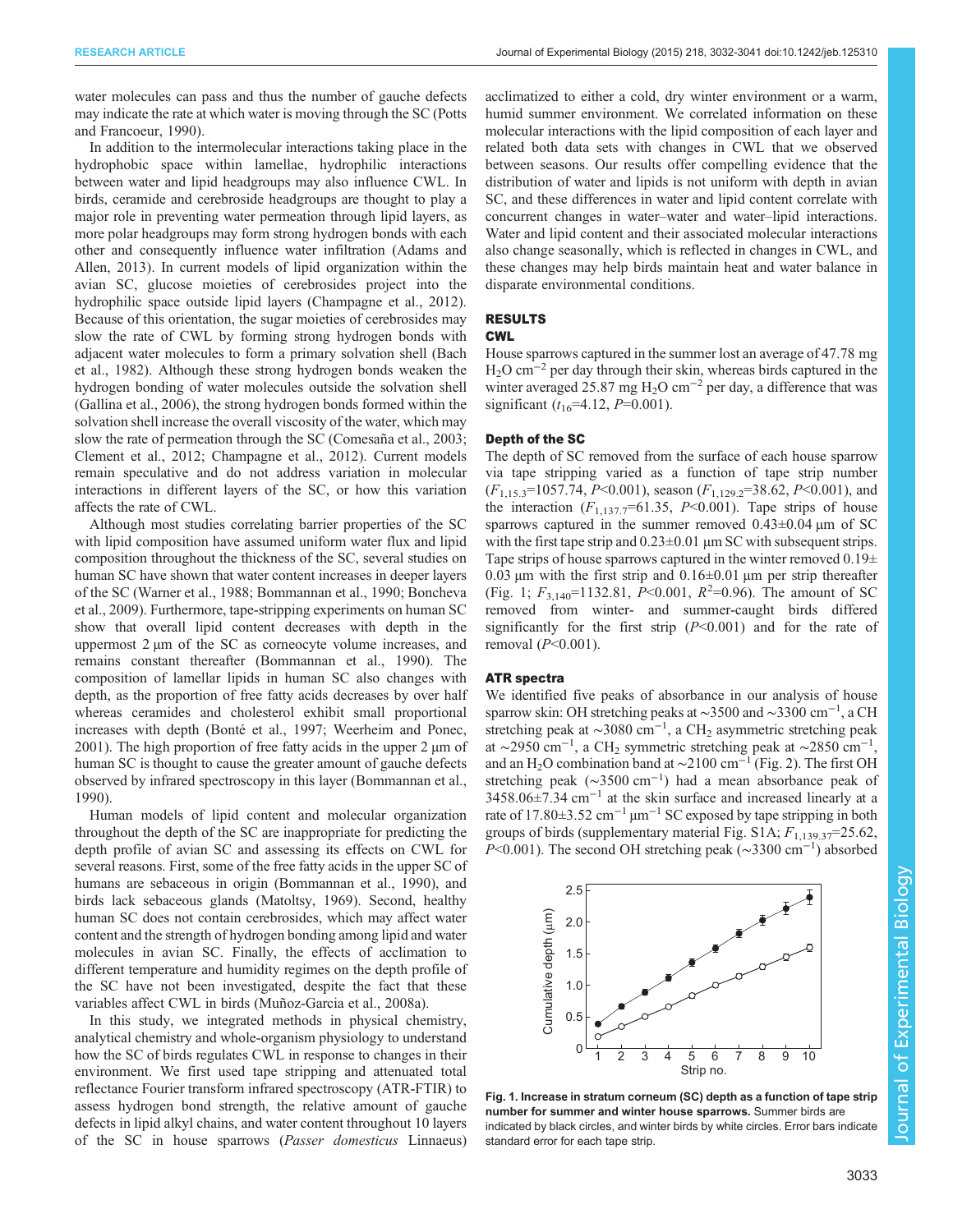<span id="page-2-0"></span>



Fig. 2. Absorbance spectrum from a layer of house sparrow SC for wavenumbers between 4000 and 1800 cm<sup>-1</sup>. OH stretching, CH<sub>2</sub> symmetric (S) stretching and  $H<sub>2</sub>O$  combination absorbance regions are indicated by arrows. The OH stretching region is shown with two component peaks separated by peak-fitting software into a peak at ~3500 cm<sup>-1</sup> (dashed line) and a peak at ∼3300 cm−<sup>1</sup> (dotted line).

light at a mean of 3263.64±4.84 cm−<sup>1</sup> at the skin surface of winter birds and 3250.72±5.34 cm<sup>-1</sup> in summer birds ( $F_{1,16.68}$ =5.85,  $P=0.027$ ). The peak increased linearly in frequency in both groups of birds at a rate of 8.70±2.07 cm−<sup>1</sup> µm−<sup>1</sup> ([supplementary material](http://jeb.biologists.org/lookup/suppl/doi:10.1242/jeb.125310/-/DC1) [Fig. S1B](http://jeb.biologists.org/lookup/suppl/doi:10.1242/jeb.125310/-/DC1);  $F_{1,137,84}$ =17.62). These data may indicate a slight decrease in intermolecular hydrogen bond strength in deeper layers, although these peak positions may be interfered with by other nearby peaks ([Miranda et al., 1998](#page-8-0); [Wolkers et al., 2004;](#page-9-0) [Tang et al.,](#page-8-0) [2011](#page-8-0)). However, with increasing SC depth, the ratio of the area of the ∼3300 cm−<sup>1</sup> OH stretching peak relative to the area of the ∼3500 cm−<sup>1</sup> peak increased in both groups of birds  $(F_{1,137.42}$ =14.72,  $P<0.001$ ) indicating an increase in the number of strong intermolecular hydrogen bonds or overall hydrogen bonding strength as a function of depth. This ratio also differed between seasons  $(F_{1,108.97} = 5.64, P = 0.02)$  and with the interaction between depth and season  $(F_{1,137,42}=11.41, P=0.001)$ . Overall, the ratio increased at a higher rate in winter birds, though summer birds exhibited a higher initial ratio (Fig. 3). These data indicate stronger intermolecular hydrogen bonding in deeper layers of the SC in winter birds than in summer birds.

The CH<sub>2</sub> symmetric stretching peak absorbed IR light at a frequency of  $2848.42\pm0.12$  cm<sup>-1</sup> at the skin surface and frequency



Fig. 3. Change in the ratio of the low energy OH stretching peak ( $\sim$ 3300 cm $^{-1}$ ) to the high energy OH stretching peak ( $\sim$ 3500 cm $^{-1}$ ). Summer birds are indicated by black circles and a solid line, winter birds are indicated by white circles and a dashed line. Depth is based on the maximum penetration of an evanescent wave at 3400  $\text{cm}^{-1}$ .



Fig. 4. Change in the peak position for the  $CH<sub>2</sub>$  symmetric stretching peak as a function of depth for both treatment groups. Summer birds are indicated by black circles and a solid line, winter birds are indicated by white circles and a dashed line. Depth is based on the maximum penetration of an evanescent wave at 2850  $cm^{-1}$ .

increased linearly with depth at a rate of  $0.50\pm0.06$  cm<sup>-1</sup> µm<sup>-1</sup> SC exposed by tape stripping in both groups of birds (Fig. 4;  $F_{1,145.57}$ =64.56, P<0.001), indicating an increase in gauche defects as a function of depth.

The area of the  $H<sub>2</sub>O$  combination band increased as a function of depth  $(F_{1,138.35}$ =152.68, P<0.001) and increased at a greater rate in summer birds (Fig. 5;  $F_{1,138.35}$ =4.62, P=0.03), indicating increasing water content in deeper layers of the SC, especially in summer birds. Additionally, this increasing water content was positively correlated with the relative amount of gauche conformers in lipids  $(F_{1,150} = 196.08, P < 0.001, R<sup>2</sup> = 0.57)$ . However, the amount of water did not affect the strength of intermolecular hydrogen bonding as measured by the ratio of the ∼3300 cm−<sup>1</sup> to the  $\sim$ 3500 cm<sup>-1</sup> peaks ( $F_{1,150}$ =0.236, P=0.63).

#### Lipids

In each layer of the SC, we identified cholesterol ester, fatty acid methyl ester, triacylglycerols, free fatty acid, cholesterol, ceramide I, ceramide II and cerebroside [\(supplementary material Fig. S2\)](http://jeb.biologists.org/lookup/suppl/doi:10.1242/jeb.125310/-/DC1). As SC depth increased, total lipid content relative to protein increased in both groups of birds  $(F_{1,123.08} = 4.13, P = 0.04)$ . However, winter birds had greater total lipid content in superficial layers of the SC, and thus had



Fig. 5. Change in the  $H<sub>2</sub>O$  combination band area as a function of depth. Summer birds are indicated by black circles and a solid line, winter birds are indicated by white circles and a dashed line. Depth is based on the maximum penetration of an evanescent wave at 2100 cm<sup>-1</sup>.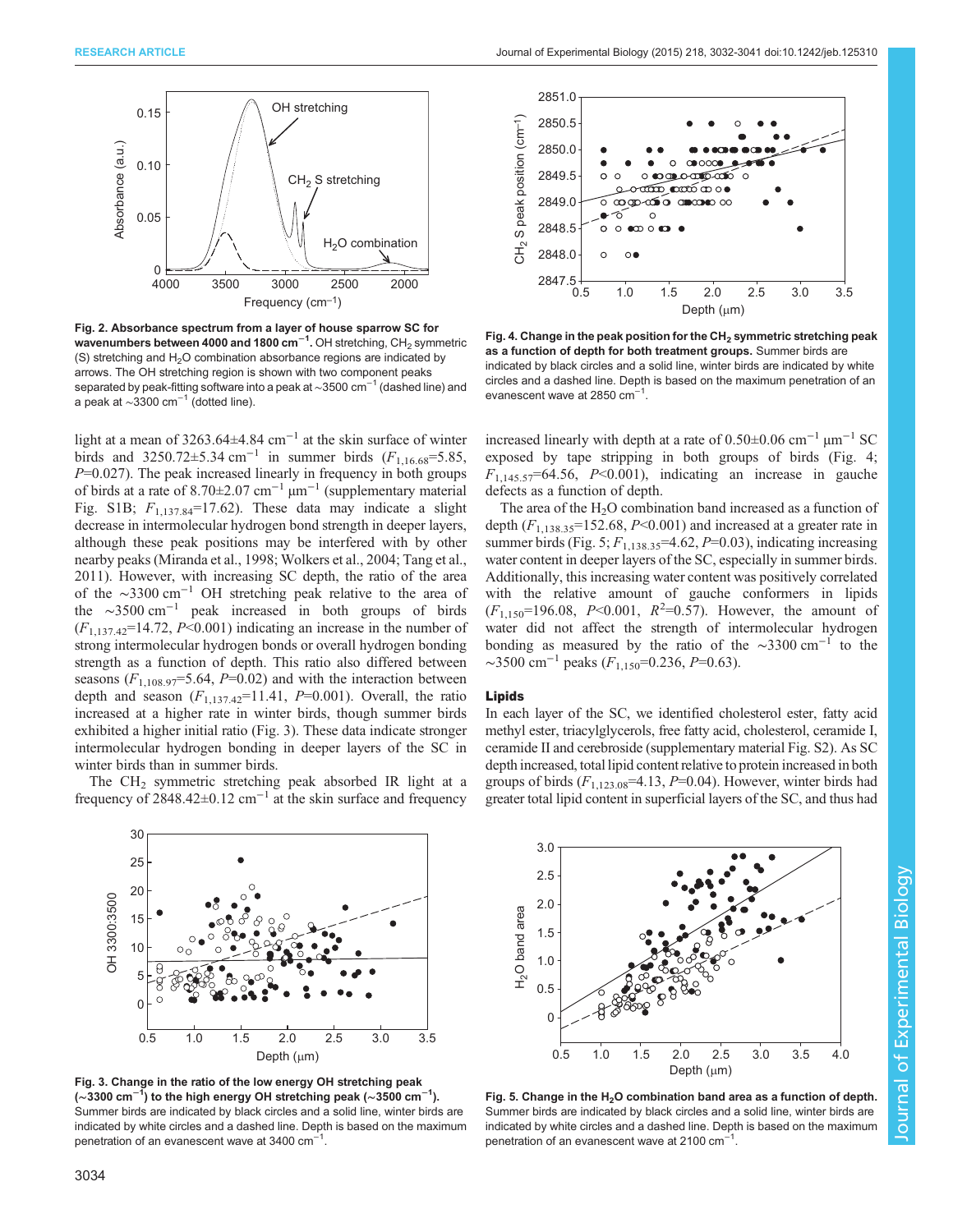more lipids overall (Fig. 6A;  $F_{1,14,41}$ =12.21,  $P$ =0.003). All lipid classes showed a linear relationship with SC depth except for cholesterol ester, which varied as an inverse function with depth. Free fatty acids and ceramide I also increased with depth in both groups of birds  $(F_{1,17.22} = 6.42, P = 0.02$  and  $F_{1,15.47} = 11.54, P = 0.004$ , respectively), but winter birds had greater amounts of both lipid classes overall (Fig. 6B,C;  $F_{1,14,31}$ =17.17, P=0.001 and  $F_{1,16,25}$ =5.62,  $P=0.03$ , respectively). Cholesterol ester decreased with depth in both groups of birds  $(F_{1,141.68} = 70.14, P < 0.001)$ , but this decrease occurred at a higher rate in summer birds (Fig. 7;  $F_{1,141.68}$ =4.50,  $P=0.04$ ). Cerebrosides and ceramide II increased with depth in both groups of birds  $(F_{1,144.29} = 44.83, P < 0.001$  and  $F_{1,144.31} = 23.66,$ P<0.001, respectively), but increased at a higher rate in winter birds (Fig. 8A,B;  $F_{1,144.29} = 5.23$ ,  $P = 0.02$  and  $F_{1,144.31} = 7.20$ ,  $P = 0.01$ , respectively). Cholesterol, triacylglycerols and fatty acid methyl ester content did not change as a function of depth or season.

# **DISCUSSION**

We have shown that water, lipid content and molecular organization change with depth in the SC of birds. Furthermore, we have shown that birds modify the locations of certain lipid classes seasonally,



Fig. 6. Change in lipid concentration as a function of depth. (A) Total lipid, (B) free fatty acid (FFA) and (C) ceramide I. Summer birds are indicated by black circles and a solid line, winter birds are indicated by white circles and a dashed line



Fig. 7. Change in cholesterol ester concentration for both treatment groups as a function of depth. Summer birds are indicated by black circles and a solid line, winter birds are indicated by white circles and a dashed line.

likely to acclimatize to changes in temperature and humidity and thus maintain heat and water balance even in cold, dry conditions.

In both winter- and summer-acclimatized house sparrows, the amount of water increased linearly with SC depth, a pattern that is consistent with studies done on humans ([Warner et al., 1988](#page-9-0); [Boncheva et al., 2009](#page-7-0)). This increase in water content was positively correlated with the number of gauche defects present in the associated lipid lamellae. These data indicate that more water molecules are permeating through lipid lamellae in the deeper stratum corneum, creating 'holes' in the hydrophobic space of lipid bilayers [\(Golden et al., 1986; Potts and Francoeur, 1990](#page-8-0)). In more superficial layers of the SC, fewer gauche defects were observed in lipid chains, which may be related to the lower water content in these



Fig. 8. Change in cerebroside and ceramide II concentration as a function of depth. (A) Cerebroside, (B) ceramide II. Summer birds are indicated by black circles and solid line, winter birds are indicated by white circles and dashed line.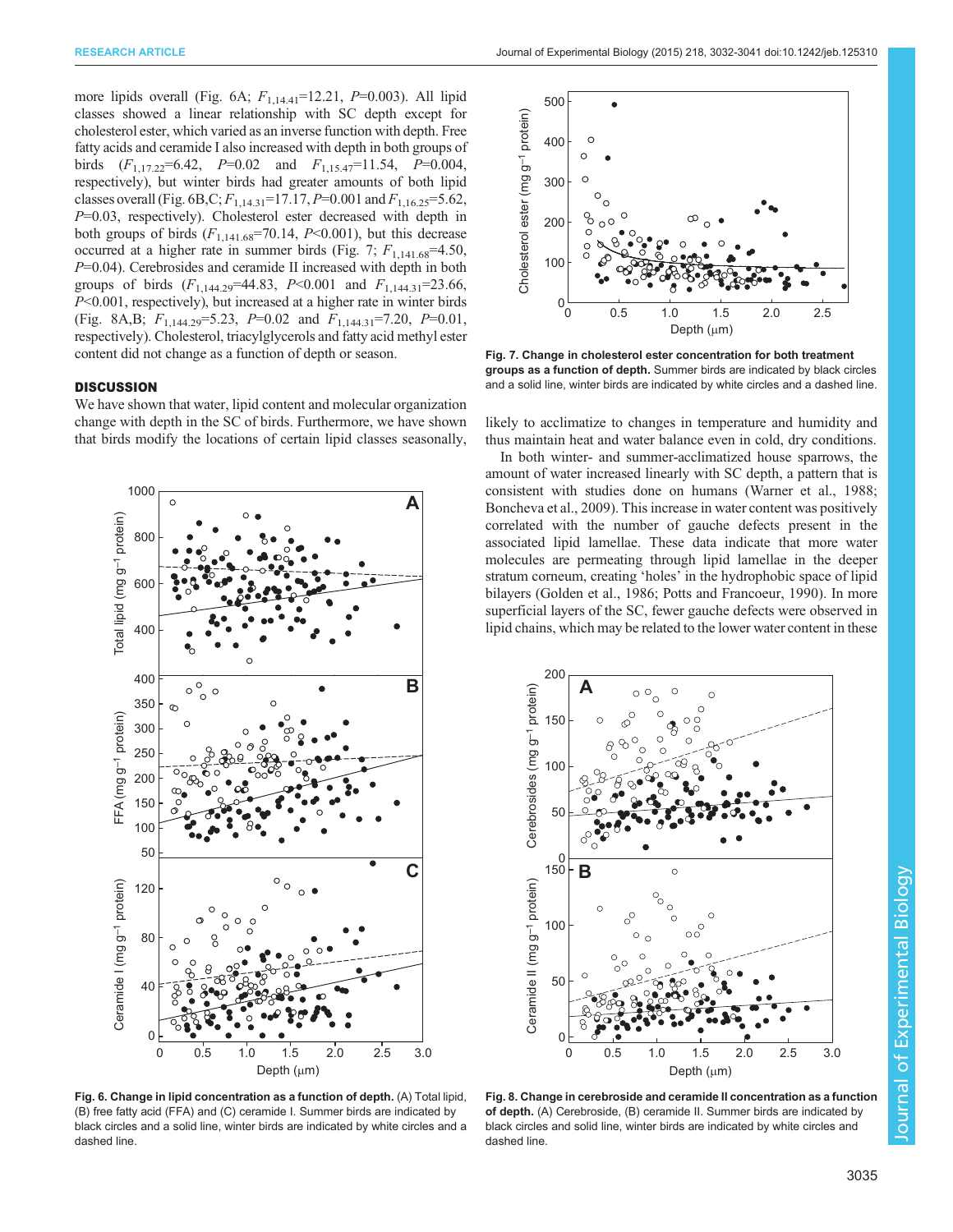layers. A second explanation for the smaller number of gauche defects in superficial layers of the SC is that lipid lamellae in these layers often tear apart from one another during the desquamation process [\(Chapman and Walsh, 1990](#page-8-0); [Rawlings et al., 1995\)](#page-8-0), thus creating gaps through which water can evaporate without having to pass through lipid bilayers. This non-lipid-mediated evaporative pathway would speed the rate of evaporation in these layers and further reduce the amount of water disrupting lipid bilayers.

In addition to water, lipid composition may also affect the relative number of gauche defects in a lipid bilayer. In general, more polar lipids with short, saturated alkyl chains of uniform length pack more closely, and are thus less prone to gauche defects than lipids that are more non-polar and have long, unsaturated chains of variable length [\(Casal and McElhaney, 1990;](#page-8-0) [Adams and Allen, 2013](#page-7-0)). However, we could not find a clear pattern of polarity or chain length with respect to depth in the SC, and our method of thin layer chromatography cannot detect the degree of saturation. These data for house sparrows suggest that unlike in human systems, where the number of gauche defects is negatively associated with water content, but positively associated with free fatty acid content [\(Bommannan et al., 1990;](#page-7-0) [Bonté et al., 1997;](#page-8-0) [Weerheim and Ponec,](#page-9-0) [2001](#page-9-0)), water is the main driver of SC lipid disorder in avian systems.

Despite the fact that gauche defects appeared to be more correlated with water content than with lipid composition, our data suggest that, like in humans, birds exhibit biological control of lipid content throughout the depth of the SC. For example, our finding that cholesterol ester dramatically increases at the surface of the skin in both groups of birds is similar to a pattern found in humans [\(Freinkel and Aso, 1969\)](#page-8-0). This increase is likely mediated by an acyl-CoA-cholesterol transferase enzyme [\(Freinkel and Aso, 1971\)](#page-8-0) that is utilized by microbial communities on the surface of the skin [\(Puhvel, 1975](#page-8-0)). In addition, cerebrosides, which increased with depth in winter and summer birds, are broken down by β-glucocerebrosidase within the SC [\(Cox et al., 2008\)](#page-8-0). The action of the enzymes that help modify cholesterol ester, cerebrosides and other lipids is likely affected by the change in pH from neutral in deeper layers to more acidic pH at the surface. In humans, the SC changes from pH 7.0 at the base to pH 5.3–5.8 [\(Freinkel and Aso,](#page-8-0) [1969](#page-8-0)), and β-glucocerebrosidase functions best at pH values ranging from 4.8 to 5.8 ([Cox et al., 2008\)](#page-8-0). The patterns we found in cholesterol ester and cerebroside content throughout the thickness of the SC suggest that these enzymes function primarily in superficial layers of the SC, and thus a pH gradient similar to that in humans exists in the SC of birds.

The differences we found in lipid depth profile between winter and summer birds provide evidence that the modifications in lipid composition throughout the depth of the SC affect CWL and are in part a response to changes in environmental temperature and humidity. Winter house sparrows, which were exposed to a low temperature and vapor pressure, lost water at a lower rate than house sparrows caught in the summer. These winter birds had more total SC lipids relative to protein and, strikingly, more polar lipids in deeper levels of the SC. Ceramide II, the more polar group of ceramides, and cerebrosides increased at a greater rate with depth in winter birds than in summer birds, indicating that these lipids play an instrumental role in reducing CWL, especially in the deeper levels of the SC. More polar lipids have been correlated with lower rates of CWL in birds ([Haugen et al., 2003](#page-8-0); [Muñoz-Garcia et al.,](#page-8-0) [2008a](#page-8-0),[b](#page-8-0); [Champagne et al., 2012\)](#page-8-0).

The mechanism by which more polar ceramides and cerebrosides inhibit water loss may involve the formation of strong hydrogen bonds between polar lipid headgroups and adjacent lipid

headgroups to create a tight packing arrangement ([Adams and](#page-7-0) [Allen, 2013\)](#page-7-0).

Additionally, the headgroups of polar lipids may form strong hydrogen bonds with water to alter its structure, thus sequestering it in the SC ([Champagne et al., 2012](#page-8-0)). Changes in the area of the OH stretching peak with depth in our ATR-FTIR data provide evidence that both of these mechanisms may be occurring in the deeper levels of the SC of birds to reduce CWL. As depth increased, the ratio of the ∼3300 cm<sup>-1</sup> peak area relative to the ∼3500 cm<sup>-1</sup> peak area increased in both groups of birds, and this increase was greater in winter birds. In general, these changes in the ratio may be attributed to an increase in strong hydrogen bonding among water and hydroxyl groups in deeper levels of the SC [\(Gallina et al., 2006\)](#page-8-0). The coincidence with depth between stronger hydrogen bonds and more polar lipids such as ceramides and cerebrosides suggests that these polar lipids are forming strong hydrogen bonds with adjacent lipids and with adjacent water molecules as mechanisms of reducing CWL. Although the increase in frequency we observed in both OH stretching peaks as a function of depth indicates weakening of hydrogen bonds and seems to provide contradictory evidence for these mechanisms, these increases in frequency may reflect a decrease in the hydrogen bonding strength of bulk water within the SC, rather than hydrogen bonding between adjacent lipid headgroups or between water and lipid headgroups. Indeed, the hydrogen bonding of the bulk water is weakened as water molecules are attracted by solutes and thus drawn out of a tetrahedral hydrogen bonding structure [\(Gallina et al., 2006; Paolantoni et al., 2007\)](#page-8-0). Additionally, the frequencies of both OH peaks may have been influenced by increases with depth in the absorbance of glucose from cerebrosides (∼3350 cm−<sup>1</sup> ; [Wolkers et al., 2004\)](#page-9-0) or water interacting with carboxylic acid moieties of free fatty acids (~3600 cm<sup>-1</sup>; [Miranda et al., 1998](#page-8-0); [Tang et al., 2011\)](#page-8-0).

Forming strong hydrogen bonds with adjacent lipid headgroups within a bilayer is one mechanism by which polar lipids such as ceramides and cerebrosides may reduce CWL. As a result of these strong headgroup interactions, water molecules may be impeded from inserting themselves into spaces between lipid headgroups [\(Adams and Allen, 2013;](#page-7-0) [Golden et al., 1986;](#page-8-0) [Alonso et al., 1996\)](#page-7-0), thus improving each bilayer's resistance to water permeation. Additionally, headgroup interactions may increase the cohesiveness of the SC in general to make it less susceptible to mechanical stress and therefore better able to maintain intact lipid barriers to water loss [\(Chapman et al., 1991\)](#page-8-0). The increased cohesiveness we observed in winter-caught house sparrows may be at least partially explained by the fact that these birds had greater amounts of ceramide II and cerebrosides, although corneodesmosome strength between corneocytes typically is more responsible for SC cohesiveness, especially in low humidity environments [\(Chapman et al., 1991](#page-8-0); [Simon et al., 2001\)](#page-8-0).

A second mechanism by which polar lipids may reduce CWL is by forming strong hydrogen bonds with adjacent water molecules. The glucose moieties of cerebrosides may be especially important in governing the structure of water, as they are thought to project outside the lipid bilayers [\(Champagne et al., 2012;](#page-8-0) [Adams and](#page-7-0) [Allen, 2013\)](#page-7-0), where they may interact with four to nine water molecules [\(Bach et al., 1982](#page-7-0)). We propose a model by which the glucose moieties of cerebrosides form strong hydrogen bonds with adjacent water molecules to form a primary solvation shell ([Fig. 9\)](#page-5-0). As a result, the hydrogen bonds between water molecules in the primary solvation shell and water molecules outside the shell are disrupted, thus weakening hydrogen bonding structure of the water just beyond the solvation shell [\(Gallina et al., 2006](#page-8-0); [Paolantoni](#page-8-0)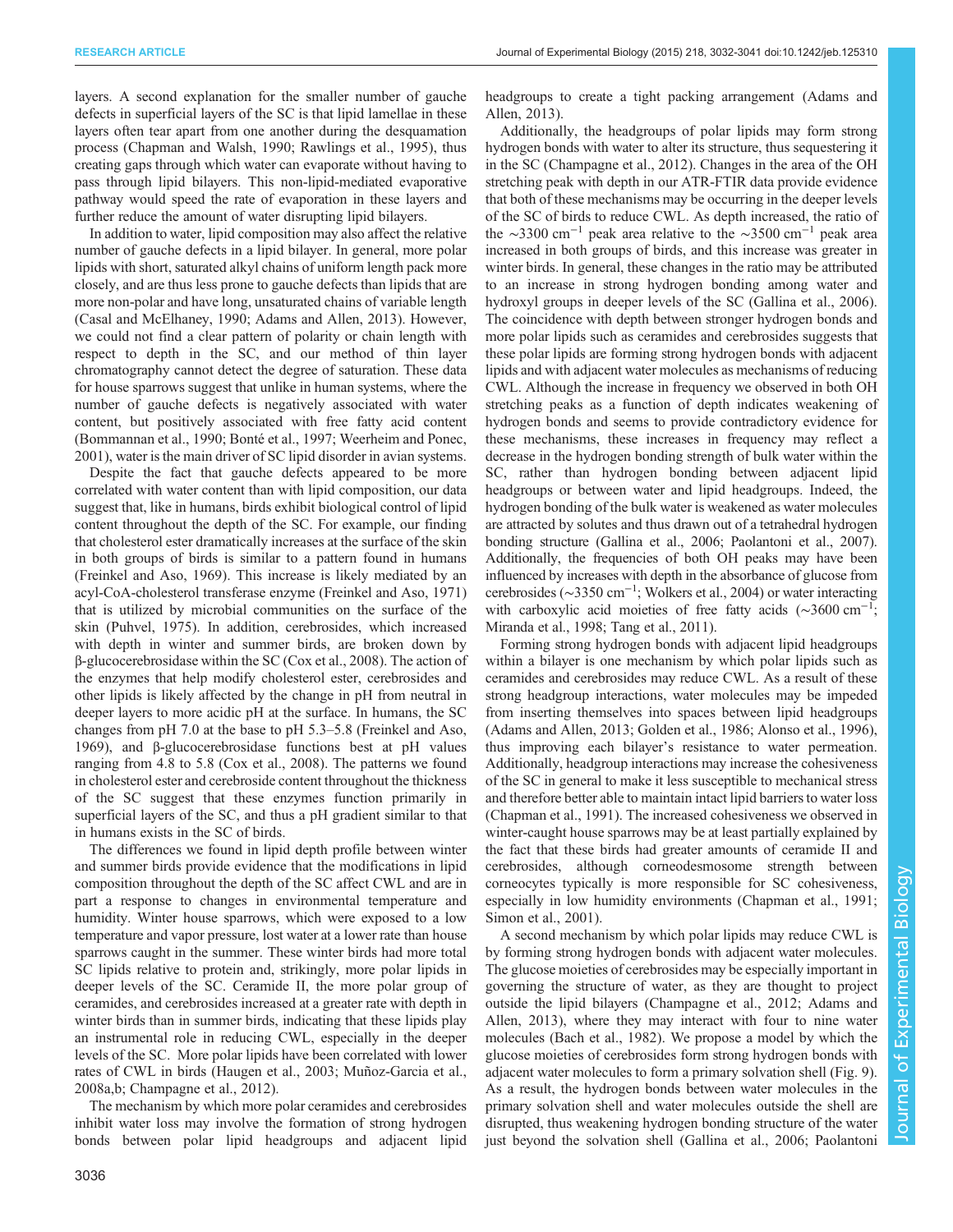<span id="page-5-0"></span>

Fig. 9. Model of water organization between lamellar bilayers in the SC. Water molecules and free hydroxyls adjacent to hydroxyl groups on lipid headgroups and glucose moieties of cerebrosides form strong hydrogen bonds with these hydroxyl groups (red and black water molecules and free hydroxyls), whereas the bulk water (black and blue water molecules) forms weaker, but more frequent hydrogen bonds, thus making water more viscous. Water molecules that have broken free of the bulk water will move through the hydrophobic space in lipid bilayers, causing gauche defects to occur in lipid alkyl chains.

[et al., 2007](#page-8-0)). However, despite the weakening of hydrogen bonds in water outside the solvation shell, the strong hydrogen bonding between glucose moieties of cerebrosides and water molecules in the first solvation shell increases the viscosity of the water and potentially slows the rate of water permeation through the SC ([Fuchs](#page-8-0) [and Kaatze, 2001](#page-8-0); [Comesaña et al., 2003\)](#page-8-0).

Another factor that our model takes into consideration is the potential steric hindrance that limits cerebroside molecules from packing too closely together [\(Maggio et al., 2006](#page-8-0); [Adams and](#page-7-0) [Allen, 2013\)](#page-7-0). Evidence suggests that when cerebrosides and free fatty acids are mixed, the two form a miscible layer with free fatty acids filling in the gaps between cerebroside molecules ([Adams and](#page-7-0) [Allen, 2013](#page-7-0)). As free fatty acid content increases with SC depth, and thus cerebroside content, we think that these molecules perform a similar function in the deeper layers of the avian SC. Additionally, in deeper layers of the SC where pH may be higher, free fatty acid headgroups may be ionized to create a charged field in the surrounding water molecules, thus further strengthening hydrogen bonding in these layers ([Miranda et al., 1998](#page-8-0)).

In conclusion, we found that water content increases with depth in house sparrow SC. This increase in water content is correlated with the presence of gauche defects in lipid alkyl chains, indicating that water is moving through lipid bilayers in deeper levels of the SC more than in superficial levels, where it may also evaporate through physical gaps in the SC ([Chapman and Walsh, 1990; Rawlings](#page-8-0) [et al., 1995\)](#page-8-0). These differences in water content and alkyl chain conformation are associated with changes in lipid content throughout the depth of the SC, and these changes are likely mediated by enzymes [\(Freinkel and Aso, 1971; Cox et al., 2008\)](#page-8-0). A consistent pattern that we found in lipid composition as a function of depth was that ceramide II and cerebrosides increased with depth, and these increases were more pronounced in winter-caught house sparrows, which had lower rates of CWL. Because these increases in ceramide II and cerebroside coincided with increases in strong hydrogen bonding among water and hydroxyl groups, we hypothesize that birds acclimatized to cold, dry conditions upregulate the production of these lipids in the deeper SC as a mechanism to increase lipid and water cohesion and thus reduce CWL. Previous studies on how glucose affects the structure of water [\(Gallina et al., 2006; Paolantoni et al., 2007](#page-8-0)) led us to propose a model by which the glucose moieties of cerebrosides may interact with water molecules to slow the rate of CWL in deeper levels of the SC. Although this model is based on correlative data, further tests with FTIR using deuterated water could separate interactions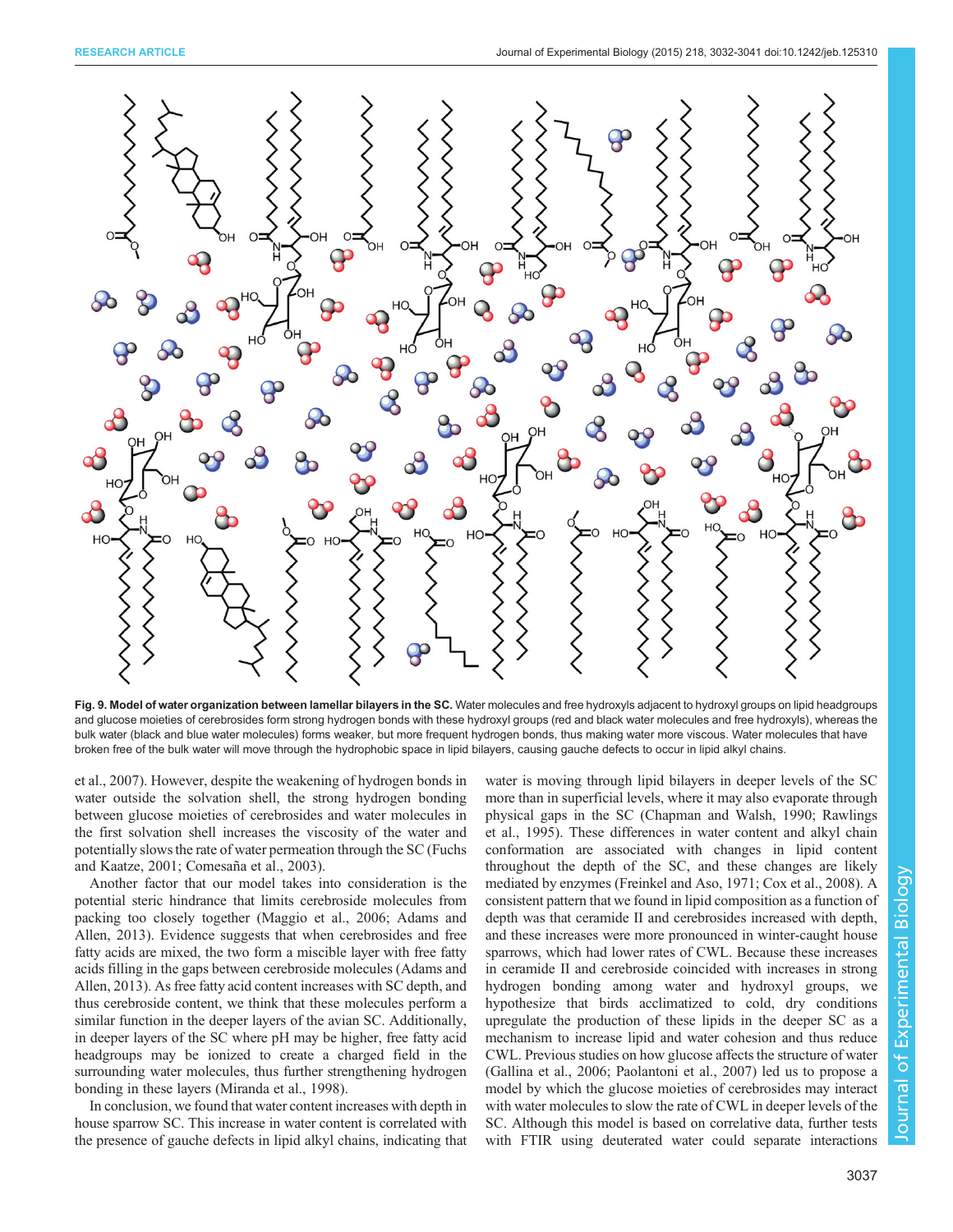between hydroxyl groups of lipids and interactions between water molecules. These tests will allow us to better understand the mechanism by which cerebrosides and other lipids interact with water to alter its structure and produce a barrier to water loss. Understanding these mechanisms will be critical to predicting the response of birds to climate change ([Williams et al., 2012\)](#page-9-0), especially in desert environments where birds may already be water limited.

# MATERIALS AND METHODS

# Capture of birds

We captured house sparrows with mist nets during August 2012 ( $N=11$ : summer birds) and January 2013 ( $N=8$ : winter birds) in Columbus, OH, USA (40°00′N, 83°10′W). In the 3 weeks prior to capture of the sparrows, the mean air temperature and dew point were 23 and 16°C, respectively, for the summer birds and −1 and −5°C for the winter birds. All birds were measured within 1–3 days of capture to minimize acclimation to laboratory conditions (temperature and dew point approximately 22 and 12°C, respectively). Sparrows were fed seeds and water ad libitum. Experiments were approved by IACUC at The Ohio State University (2009A0074-R1).

### CWL

We measured CWL using standard flow-through respirometry [\(Tieleman](#page-8-0) [and Williams, 2002; Ro and Williams, 2010\)](#page-8-0). Our system separated CWL from respiratory water loss by placing a mask over the bird's bill to capture respiratory water. Before each measurement, we fasted the bird for 2–3 h to ensure post-absorptive conditions, then placed the bird in a water-jacketed stainless steel metabolic chamber (29.5×21.5×28 cm) with a sealed Plexiglas lid. A layer of mineral oil in the bottom of the chamber trapped feces to exclude them as a source of water in measurements. A circulating waterbath (Neslab RTE 7) maintained the chamber temperature at 30°C, a temperature within the thermoneutral zone for house sparrows [\(Hudson and](#page-8-0) [Kimzey, 1966\)](#page-8-0). To correct for differences in body mass between individuals, we used Meeh's equation ([Meeh, 1879](#page-8-0)) with Rubner's constant of 10 ([Rubner, 1883\)](#page-8-0) to calculate the surface area  $(in cm<sup>2</sup>)$  of each individual as:

Surface area = 
$$
10 \times
$$
 body mass<sup>0.667</sup>, (1)

where body mass is in grams. This surface area calculation allowed us to express CWL as a function of skin surface area ([Ro and Williams, 2010](#page-8-0)).

#### Attenuated ATR–FTIR

Fourier transform infrared spectroscopy (FTIR) passes infrared light (4000– 400 cm−<sup>1</sup> ) through a sample to study the characteristic vibrations and associated vibrational structure of molecules. Chemical bonds within molecules vibrate at unique frequencies, and absorb infrared light at that same frequency. These characteristic absorptions are detected by FTIR as transmittance ratios and converted to absorbance peaks. The intensity of these peaks can provide information on the relative abundance of certain molecules or bond types, and the frequency at which these peaks are recorded provides information on relative bond strength, local environment and molecular ordering.

Attenuated total reflectance FTIR (ATR-FTIR) uses the optical properties of a crystal to measure chemical bond vibrations at the surface of a sample. Briefly, the sample is placed in direct contact with a crystal, and an infrared beam is passed into the crystal at or beyond the critical angle. The geometry of the crystal permits almost total internal reflection, thus only an evanescent light wave penetrates into the sample, then exits back through the crystal and to the infrared-sensitive detector. The depth of penetration  $(d)$  for this evanescent wave is calculated as:

$$
d = \frac{\lambda}{2\pi (n_1^2 \sin^2 \theta - n_1^2)^{1/2}},
$$
 (2)

where  $\lambda$  is the wavelength of the infrared light,  $\theta$  is the angle at which the light is passed through the crystal, and  $n_1$  and  $n_2$  are the refractive indices of the crystal and sample, respectively. In this study,  $\lambda$  ranged between 5.56 and 2.5  $\mu$ m (1800 to 4000 cm<sup>-1</sup>) and  $\theta$  was 45 deg. The refractive indices of

a ZnSe crystal and the SC are approximately 2.435 ([Li, 1984\)](#page-8-0) and 1.55 ([Duck, 1990\)](#page-8-0), respectively. Therefore, penetration depth of the evanescent wave was  $0.531 \mu m$  at 1800 cm<sup>-1</sup> and 1.115  $\mu m$  at 4000 cm<sup>-1</sup>, with intermediate values in between (Fig. 10). We analyzed the intensity and position of each peak in accordance with the maximum penetration depth calculated for that peak's wavelength.

We killed birds by cervical dislocation, then immediately cut and plucked the feathers surrounding the ventral apteria before sequentially pressing the left and right sides of the ventral apteria to a ZnSe crystal, and collected spectra with a Perkin Elmer (Spectrum 100) IR spectrometer equipped with an ATR accessory (Smart SpeculATR, Thermo Electron Corporation, Waltham, MA, USA) and a DTGS detector. We collected spectra at a resolution of 0.5 cm−<sup>1</sup> based on an average of 10 scans for each side. To access deeper layers of the SC, we pressed Scotchbrand 600 transparent tape (3M, St Paul, MN, USA) to each side of the ventral apteria and removed each strip before collecting additional scans. We repeated this process 10 times to acquire spectra for 10 layers of each bird's SC. Tape strips were placed on a Teflon sheet and stored at −20°C until subsequent lipid analysis.

### Spectral analysis

We used the peak analyzer function of OriginPro 8.6 (OriginLab Corporation, Northampton, MA, USA) software to identify the frequencies and areas of absorbance peaks between 4000 and 1800 cm−<sup>1</sup> . For each spectrum, we subtracted the baseline and specified six peaks to be fitted: OH stretching peaks at ∼3500 and ∼3300 cm−<sup>1</sup> , a CH stretching peak at ~3080 cm<sup>-1</sup>, a CH<sub>2</sub> asymmetric stretching peak at ~2950 cm<sup>-1</sup>, a CH<sub>2</sub> symmetric stretching peak at  $\sim$ 2850 cm<sup>-1</sup> and an H<sub>2</sub>O combination band at ∼2100 cm−<sup>1</sup> . We fitted Gaussian peaks to both OH stretching peaks and the  $H<sub>2</sub>O$  combination band, and fitted Lorentzian peaks to the CH and CH<sub>2</sub> peaks. All peaks were fitted to an  $R^2$  value of 0.98 or greater. For our analysis, we focused on the following three variables. (1) The frequency and relative areas of the OH stretching peaks at ∼3500 and ∼3300 cm−<sup>1</sup> . These peaks provide information on the strength of intermolecular hydrogen bonding, and therefore can indicate the strength of bonds between lipid headgroups as well as the relative amount of water influenced by elements such as the sugar moiety of cerebrosides in the SC. The peak at  $\sim$ 3500 cm<sup>-1</sup> generally indicates hydrogen bond strength typical of free water or water perturbed by the presence of ions and solutes [\(Liu et al., 2004\)](#page-8-0), whereas the peak at ∼3300 cm−<sup>1</sup> indicates water in a more strongly hydrogen bonded environment with adjacent water molecules, sometimes in a tetrahedral bonding structure similar to that seen in ice [\(Du et al., 1993](#page-8-0)). As these peaks change in size, the relative positions of the peaks may change, and these peak positions may also provide information on the strength of hydrogen bonding, as low frequency peaks indicate stronger hydrogen bonding than high frequency peaks ([Gallina et al., 2006](#page-8-0)). We assumed that the OH stretching contribution from lipid headgroups and sugar moieties was constant. (2) The frequency of the  $CH<sub>2</sub>$  symmetric stretching peak at  $\sim$ 2800 cm<sup>-1</sup> is an indicator of the relative amount of gauche defects within lipid alkyl chains. More gauche defects cause this peak to shift to a higher



Fig. 10. Depth of penetration of an evanescent wave as a function of wavenumber. Calculations are based on the refractive indices of a ZnSe crystal and skin, and on an angle of incidence of 45 deg.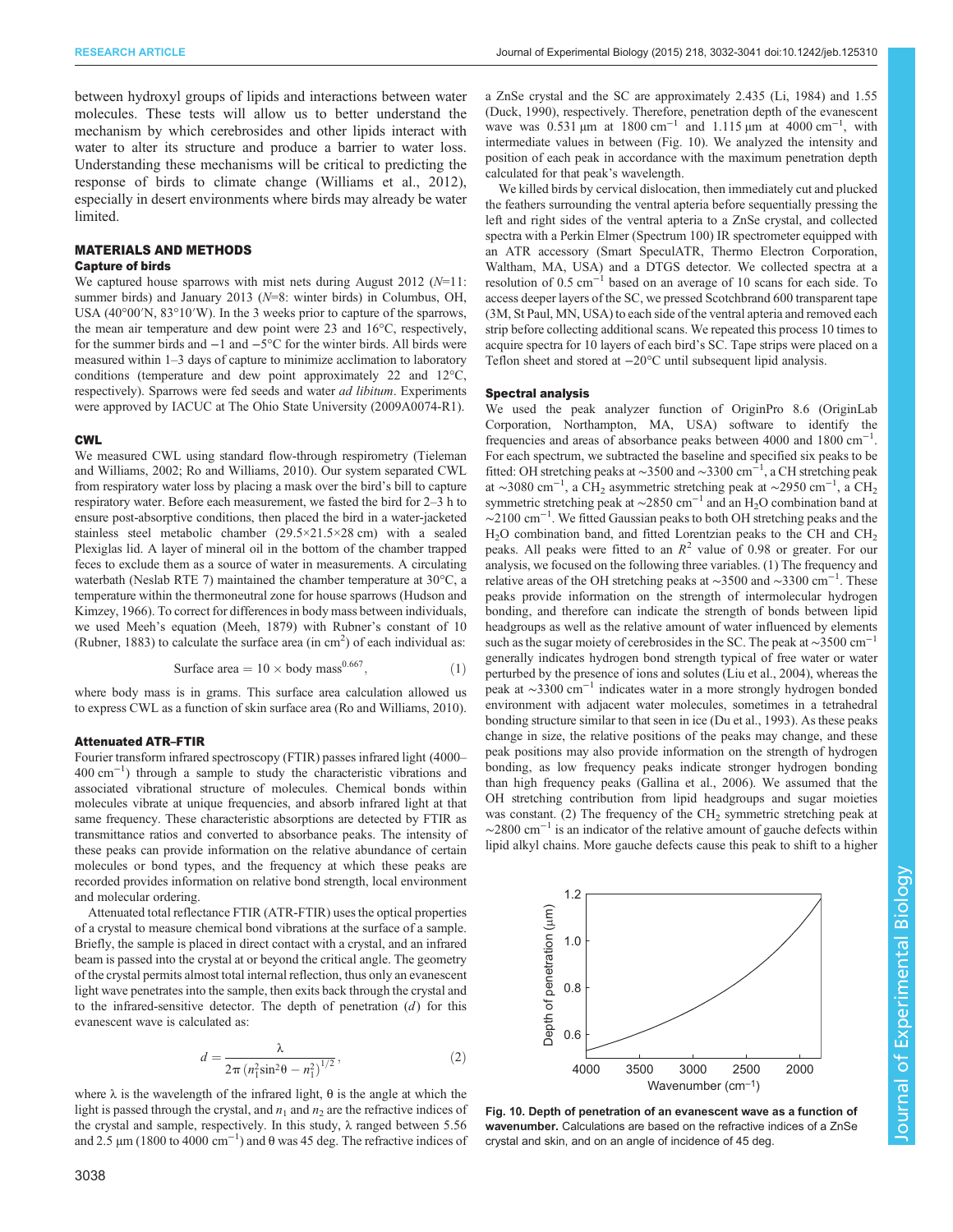<span id="page-7-0"></span>frequency. (3) The  $H_2O$  combination band is an indicator of SC water and increases in area as water content increases ([Potts et al., 1985\)](#page-8-0).

#### Lipid extraction

For each layer removed by tape stripping, we combined strips taken from the left and right sides of each bird to ensure each layer contained enough tissue for suitable lipid analysis, and submerged them in 10 ml ethyl acetate: methanol 1:4 (v:v) for 1 h to extract lipids. This procedure has been shown to extract lipids without extracting any tape-associated compounds [\(Weerheim](#page-9-0) [and Ponec, 2001](#page-9-0)). After 1 h, the tape strips were removed from the test tube, placed on a Teflon sheet, and frozen for later protein analysis. We evaporated the solvent from the test tube at 50°C in a nitrogen manifold (N-EVAP, model 11155-O, Organomation Associates, Berlin, MA, USA), and redissolved the lipids in 800  $\mu$ l of chloroform:methanol 2:1 (v:v). We then removed non-lipid material by adding 200 µl of distilled water, shaking the mixture, allowing it to settle into an aqueous and an organic phase, and extracting the organic phase for lipid analysis [\(Folch et al., 1957](#page-8-0)). The organic phase was evaporated and dissolved in 25 µl of chloroform:methanol 2:1 with 5 mg ml<sup>-1</sup> butylated hydroxytoluene. The aqueous phase was evaporated and stored at −20°C for later analysis of protein content.

## Quantification of intercellular lipids

We used 20×20 cm glass plates coated with silicic acid to a thickness of 0.25 mm (Adsorbosil-Plus 1, Altech, Deerfield, IL, USA) for thin layer chromatography to analyze the amount of lipid classes in the each layer of the SC. A 2:1 CHCl<sub>3</sub>:MeOH solution run to the top of the plates removed contaminants prior to sample loading. Following this washing, we activated the plates by heating them in an oven for 30 min at 110°C, and then scored the silicic acid to create 13 separate lanes on each plate. For each sample, we ran one plate to detect relatively polar lipids, such as cerebrosides, ceramides and cholesterol, and a separate plate to detect non-polar lipids, such as free fatty acids, triacylglycerols, methyl esters and cholesterol esters. Because there was some variation in the degree of separation between ceramide classes on the polar plates, we classified ceramides based on their  $R_f$  values relative to the standard as either class I, the least polar, or class II, the most polar, because the polarity of ceramides has been shown to be important in CWL [\(Muñoz-Garcia et al., 2008a,b\)](#page-8-0). We used a Hamilton syringe with a Teflon-coated tip to load a set of five standards composed of each lipid class dissolved in 2:1 chloroform:methanol at known concentrations on each plate. Our standard mixes were diluted 1/2, 1/4, 1/8 and 1/16, respectively, relative to the most concentrated standard to produce a range of lipid concentrations with which we compared the samples. After loading the standards, we loaded each sample into a lane, and then developed the plates. To separate polar lipids, we developed the plate with chloroform:methanol:water 40:10:1, run 10 cm from the bottom, followed by chloroform:methanol:acetic acid 190:9:1, run 15 cm from the bottom, and finally hexane:ethyl ether:acetic acid 70:30:1, run to the top. We developed non-polar plates with hexane: ethyl ether:acetic acid 80:20:2, run to the top [\(Ro and Williams, 2010\)](#page-8-0). After developing the plates, we allowed them to dry, sprayed them with a solution of 3% cupric acetate in 8% phosphoric acid, and heated them in an oven for 30 min at 180°C to char lipids for quantification. We scanned the charred plates on a Hewlett-Packard scanner and quantified each lipid class with image analysis software (TN Image; [Nelson, 2003](#page-8-0)).

To calculate the amount of SC removed by tape stripping and to standardize the lipid amount in each layer as a function of protein content, we quantified the amount of protein on each pair of tape strips. We combined each pair of strips with their associated aqueous extracts and immersed them in 4 ml of 1 mol  $l^{-1}$  NaOH for 2 h with shaking to solubilize the protein. After neutralizing the solution with 4 ml of 1 mol  $l^{-1}$  HCl and vortexing for 10 s, we used a Bio-Rad DC protein assay (Bio-Rad Laboratories, Hercules, CA, USA) and a FLUOstar Omega spectrophotometer (BMG Labtech, Cary, NC, USA) to calculate the optical density of each solution. We calculated the amount of protein ( $\mu$ g SC ml<sup>-1</sup>) as:

$$
Protein = (OD_{750} - 0.0212) \times (0.0019)^{-1}, \tag{3}
$$

where  $OD_{750}$  is the optical density of the sample at 750 nm ([Dreher et al.,](#page-8-0) [1998](#page-8-0)). We then measured the surface area of each tape strip pair with Image J (NIH) and calculated the thickness of SC removed based on the finding that 100 µg cm−<sup>2</sup> of protein corresponds to 1.9±0.2 µm of SC (Boncheva et al., 2009). We recognize that because our calculation of depth in the avian SC was based on an equation derived from human SC, our estimates of SC depth may not be exact. However, we observed the same trends in lipid content and FTIR-ATR absorbance whether we analyzed them as a function of strip number or as a function of depth in SC that we calculated, and therefore the trends we have found are robust. Furthermore, the main seasonal differences in the SC are differences in lipid content and corneodesmosome strength rather than corneocyte content, so we assume no differences in protein content between seasons ([Rawlings et al., 1994](#page-8-0)).

#### **Statistics**

We performed statistical tests with SPSS 22.0 (IBM, Armonk, NY, USA), with statistical significance set at P≤0.05. To compare CWL between summer and winter house sparrows, we used a t-test. We used linear mixed models to compare protein content as a function of tape strip number, season and the interaction. We used linear mixed models to compare ATR-FTIR peak positions, peak areas and lipid content, respectively, as a function of depth, season and the interaction. Where interactions were insignificant, we dropped the interaction term and ran the linear mixed model to test only for main effects. We obtained estimates of significant interaction terms by running separate linear regression models for each season. To account for repeated measurements on individuals, we included individuals as a random variable in all linear mixed models. We used the curve estimation function in SPSS to determine whether each variable varied as a linear, logarithmic or inverse function with depth, and transformed variables as necessary. Values are presented as means±s.e.

#### Acknowledgements

We thank members of the Allen and Williams labs and Dave Denlinger for their valuable feedback throughout this study. We also thank Ellen Adams for her assistance with ATR-FTIR. Finally, we thank the managers at OSU Waterman Farm and Paul Hurtado for their assistance in obtaining house sparrows.

#### Competing interests

The authors declare no competing or financial interests.

#### Author contributions

A.M.C. contributed to the development of concepts for this research, performed experiments and data analysis, and prepared the manuscript. H.C.A. contributed to the development of concepts related to ATR-FTIR and revised the manuscript. J.B.W. contributed to the development of concepts related to whole-organism physiology and thin layer chromatography, and revised the manuscript.

#### Funding

This research was supported by National Science Foundation grant NSF-CHE 1111762 to H.C.A. and grant 2008469 of the US-Israel Binational National Science Foundation to J.B.W.

#### Supplementary material

Supplementary material available online at <http://jeb.biologists.org/lookup/suppl/doi:10.1242/jeb.125310/-/DC1>

#### References

- Adams, E. M. and Allen, H. C. [\(2013\). Palmitic acid on salt subphases and in mixed](http://dx.doi.org/10.3390/atmos4040315) [monolayers of cerebrosides: application to atmospheric aerosol chemistry.](http://dx.doi.org/10.3390/atmos4040315) [Atmosphere](http://dx.doi.org/10.3390/atmos4040315) 4, 315-336.
- [Alonso, A., Meirelles, N. C., Yushmanov, V. E. and Tabak, M.](http://dx.doi.org/10.1111/1523-1747.ep12338682) (1996). Water [increases the fluidity of intercellular membranes of stratum corneum: correlation](http://dx.doi.org/10.1111/1523-1747.ep12338682) [with water permeability, elastic, and electrical resistance properties.](http://dx.doi.org/10.1111/1523-1747.ep12338682) J. Invest. Dermatol. 106[, 1058-1063.](http://dx.doi.org/10.1111/1523-1747.ep12338682)
- Bach, D., Sela, B. and Miller, I. R. [\(1982\). Compositional aspects of lipid hydration.](http://dx.doi.org/10.1016/0009-3084(82)90073-1) [Chem. Phys. Lipids](http://dx.doi.org/10.1016/0009-3084(82)90073-1) 31, 381-394.
- Bartholomew, G. A. (1972). The water economy of seed-eating birds that survive without drinking. Proc. Int. Ornithol. Congr. 15, 1-16.
- [Bommannan, D., Potts, R. O. and Guy, R. H.](http://dx.doi.org/10.1111/1523-1747.ep12555503) (1990). Examination of stratum [corneum barrier function in vivo by infrared spectroscopy.](http://dx.doi.org/10.1111/1523-1747.ep12555503) J. Invest. Dermatol. 95, [403-408.](http://dx.doi.org/10.1111/1523-1747.ep12555503)
- [Boncheva, M., de Sterke, J., Caspers, P. J. and Puppels, G. J.](http://dx.doi.org/10.1111/j.1600-0625.2009.00868.x) (2009). Depth [profiling of Stratum corneum hydration in vivo: a comparison between](http://dx.doi.org/10.1111/j.1600-0625.2009.00868.x)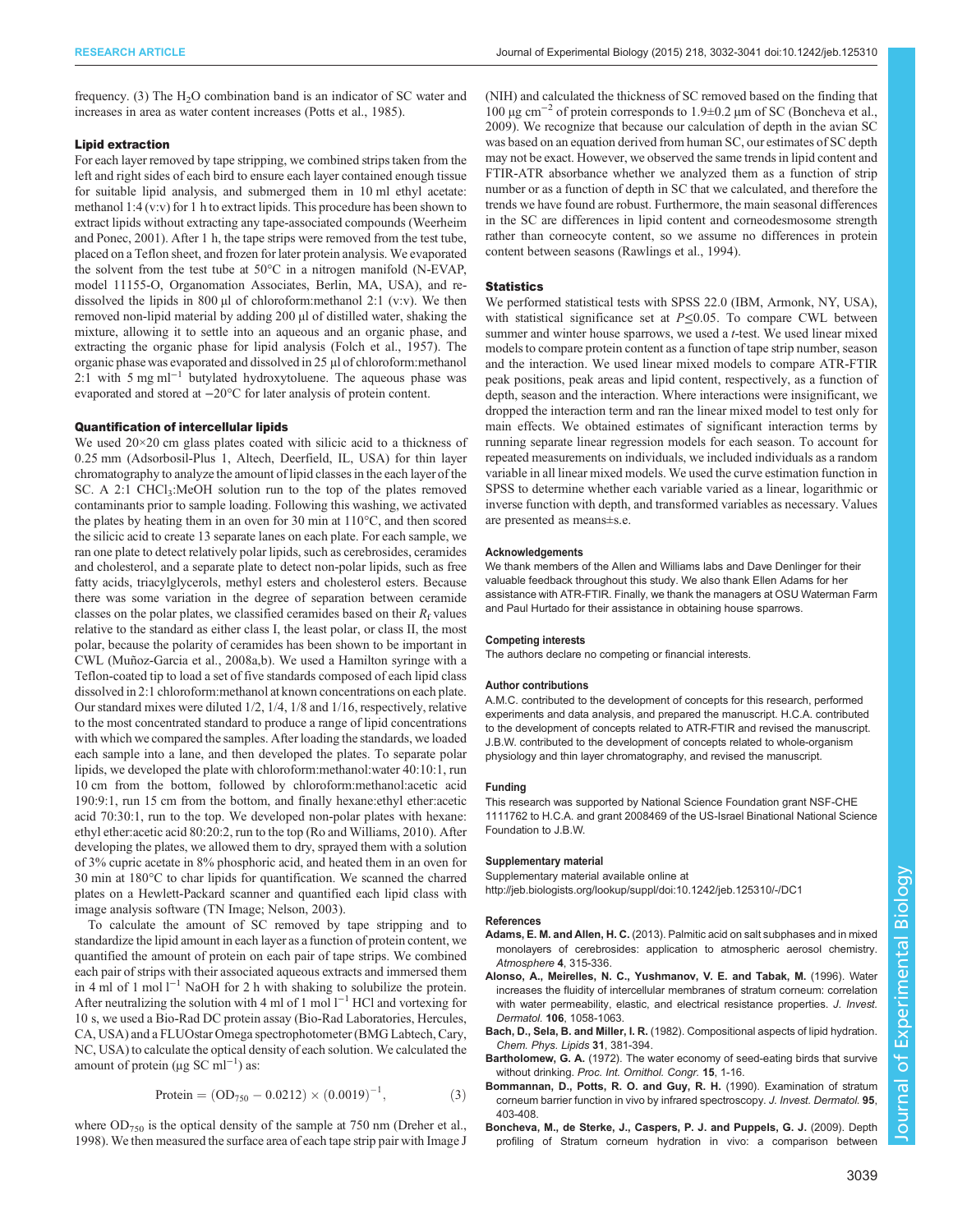<span id="page-8-0"></span>[conductance and confocal Raman spectroscopic measurements.](http://dx.doi.org/10.1111/j.1600-0625.2009.00868.x) Exp. Dermatol. 18[, 870-876.](http://dx.doi.org/10.1111/j.1600-0625.2009.00868.x)

- Bonté[, F., Saunois, A., Pinguet, P. and Meybeck, A.](http://dx.doi.org/10.1007/s004030050158) (1997). Existence of a lipid [gradient in the upper stratum corneum and its possible biological significance.](http://dx.doi.org/10.1007/s004030050158) [Arch. Dermatol. Res.](http://dx.doi.org/10.1007/s004030050158) 289, 78-82.
- Bouwstra, J. A. [\(1997\). The skin barrier, a well-organized membrane.](http://dx.doi.org/10.1016/S0927-7757(96)03819-8) Colloids Surf. [A Physicochem. Eng. Aspects](http://dx.doi.org/10.1016/S0927-7757(96)03819-8) 123-124, 403-413.
- [Bouwstra, J. A., Dubbelaar, F. E. R., Gooris, G. S. and Ponec, M.](http://dx.doi.org/10.1080/000155500750042826) (2000). The lipid [organisation in the skin barrier.](http://dx.doi.org/10.1080/000155500750042826) Acta Derm. Venereol. 80, 23-30.
- [Casal, H. L. and McElhaney, R. N.](http://dx.doi.org/10.1021/bi00475a002) (1990). Quantitative determination of [hydrocarbon chain conformational order in bilayers of saturated](http://dx.doi.org/10.1021/bi00475a002) [phosphatidylcholines of various chain lengths by fourier transform infrared](http://dx.doi.org/10.1021/bi00475a002) [spectroscopy.](http://dx.doi.org/10.1021/bi00475a002) Biochemistry 29, 5423-5427.
- [Champagne, A. M., Munoz-Garcia, A., Shtayyeh, T., Tieleman, B. I., Hegemann,](http://dx.doi.org/10.1242/jeb.077016) A., Clement, M. E. and Williams, J. B. [\(2012\). Lipid composition of the stratum](http://dx.doi.org/10.1242/jeb.077016) [corneum and cutaneous water loss in birds along an aridity gradient.](http://dx.doi.org/10.1242/jeb.077016) J. Exp. Biol. 215[, 4299-4307.](http://dx.doi.org/10.1242/jeb.077016)
- Chapman, S. J. and Walsh, A. [\(1990\). Desmosomes, corneosomes and](http://dx.doi.org/10.1007/BF00375724) [desquamation. An ultrastructural study of adult pig epidermis.](http://dx.doi.org/10.1007/BF00375724) Arch. Dermatol. Res. 282[, 304-310.](http://dx.doi.org/10.1007/BF00375724)
- [Chapman, S. J., Walsh, A., Jackson, S. M. and Friedmann, P. S.](http://dx.doi.org/10.1007/BF00372057) (1991). Lipids, [proteins and corneocyte adhesion.](http://dx.doi.org/10.1007/BF00372057) Arch. Dermatol. Res. 283, 167-173.
- [Clement, M. E., Munoz-Garcia, A. and Williams, J. B.](http://dx.doi.org/10.1242/jeb.064972) (2012). Cutaneous water [loss and covalently bound lipids of the stratum corneum in nestling house](http://dx.doi.org/10.1242/jeb.064972) sparrows (Passer domesticus [L.\) from desert and mesic habitats.](http://dx.doi.org/10.1242/jeb.064972) J. Exp. Biol. 215[, 1170-1177.](http://dx.doi.org/10.1242/jeb.064972)
- Comesañ[a, J. F., Otero, J. J., Garc](http://dx.doi.org/10.1021/je020153x)ía, E. and Correa, A. (2003). Densities and [viscosities of ternary systems of water plus glucose plus sodium chloride at](http://dx.doi.org/10.1021/je020153x) [several temperatures.](http://dx.doi.org/10.1021/je020153x) J. Chem. Eng. Data 48, 362-366.
- Cox, R. M., Muñ [oz-Garcia, A., Jurkowitz, M. S. and Williams, J. B.](http://dx.doi.org/10.1086/522652) (2008). Beta[glucocerebrosidase activity in the stratum corneum of house sparrows following](http://dx.doi.org/10.1086/522652) [acclimation to high and low humidity.](http://dx.doi.org/10.1086/522652) Physiol. Biochem. Zool. 81, 97-105.

Dawson, W. R. [\(1982\). Evaporative losses of water by birds.](http://dx.doi.org/10.1016/0300-9629(82)90198-0) Comp. Biochem. [Physiol. A Physiol.](http://dx.doi.org/10.1016/0300-9629(82)90198-0) 71, 495-509.

- [Dreher, F., Arens, A., Hostynek, J. J., Mudumba, S., Ademola, J. and Maibach,](http://dx.doi.org/10.1080/000155598441495) H. I. [\(1998\). Colorimetric method for quantifying human Stratum corneum](http://dx.doi.org/10.1080/000155598441495) [removed by adhesive-tape-stripping.](http://dx.doi.org/10.1080/000155598441495) Acta Derm. Venereol. 78, 186-189.
- [Du, Q., Superfine, R., Freysz, E. and Shen, Y. R.](http://dx.doi.org/10.1103/PhysRevLett.70.2313) (1993). Vibrational spectroscopy [of water at the vapor/water interface.](http://dx.doi.org/10.1103/PhysRevLett.70.2313) Phys. Rev. Lett. 70, 2313-2316.
- Duck, F. A. (1990). Physical Properties of Tissues: A Comprehensive Reference Book, pp. 62-63. San Diego, CA: Academic Press Ltd.
- Folch, J., Lees, M. and Stanley, G. H. S. (1957). A simple method for the isolation and purification of total lipids from animal tissues. J. Biol. Chem. 226, 497-509.
- Freinkel, R. K. and Aso, K. (1969). Esterification of cholesterol in skin. J. Invest. Dermatol. 52, 148-154.
- Freinkel, R. K. and Aso, K. [\(1971\). Esterification of cholesterol by epidermis.](http://dx.doi.org/10.1016/0005-2760(71)90198-6) [Biochim. Biophys. Acta](http://dx.doi.org/10.1016/0005-2760(71)90198-6) 239, 98-102.
- Fuchs, K. and Kaatze, U. [\(2001\). Molecular dynamics of carbohydrate aqueous](http://dx.doi.org/10.1021/jp0030084) [solutions. Dielectric relaxation as a function of glucose and fructose](http://dx.doi.org/10.1021/jp0030084) concentration. [J. Phys. Chem. B](http://dx.doi.org/10.1021/jp0030084) 105, 2036-2042.
- [Gallina, M. E., Sassi, P., Paolantoni, M., Morresi, A. and Cataliotti, R. S.](http://dx.doi.org/10.1021/jp056213y) (2006). [Vibrational analysis of molecular interactions in aqueous glucose solutions.](http://dx.doi.org/10.1021/jp056213y) [Temperature and concentration effects.](http://dx.doi.org/10.1021/jp056213y) J. Phys. Chem. B 110, 8856-8864.
- [Golden, G. M., Guzek, D. B., Harris, R. R., McKie, J. E. and Potts, R. O.](http://dx.doi.org/10.1111/1523-1747.ep12285373) (1986). [Lipid thermotropic transitions in human stratum corneum.](http://dx.doi.org/10.1111/1523-1747.ep12285373) J. Invest. Dermatol. 86, [255-259.](http://dx.doi.org/10.1111/1523-1747.ep12285373)
- [Gu, Y., Munoz-Garcia, A., Brown, J. C., Ro, J. and Williams, J. B.](http://dx.doi.org/10.1242/jeb.017186) (2008). [Cutaneous water loss and sphingolipids covalently bound to corneocytes in the](http://dx.doi.org/10.1242/jeb.017186) [stratum corneum of house sparrows Passer domesticus.](http://dx.doi.org/10.1242/jeb.017186) J. Exp. Biol. 211, [1690-1695.](http://dx.doi.org/10.1242/jeb.017186)
- [Haugen, M., Williams, J. B., Wertz, P. and Tieleman, B. I.](http://dx.doi.org/10.1086/380213) (2003). Lipids of the [stratum corneum vary with cutaneous water loss among larks along a](http://dx.doi.org/10.1086/380213) [temperature-moisture gradient.](http://dx.doi.org/10.1086/380213) Physiol. Biochem. Zool. 76, 907-917.
- [Holleran, W. M., Ginns, E. I., Menon, G. K., Grundmann, J. U., Fartasch, M.,](http://dx.doi.org/10.1172/JCI117160) [McKinney, C. E., Elias, P. M. and Sidransky, E.](http://dx.doi.org/10.1172/JCI117160) (1994). Consequences of beta[glucocerebrosidase deficiency in epidermis. ultrastructure and permeability](http://dx.doi.org/10.1172/JCI117160) [barrier alterations in gaucher disease.](http://dx.doi.org/10.1172/JCI117160) J. Clin. Invest. 93, 1756-1764.
- Hudson, J. W. and Kimzey, S. L. [\(1966\). Temperature regulation and metabolic](http://dx.doi.org/10.1016/0010-406X(66)90021-1) [rhythms in populations of the house sparrow, Passer domesticus.](http://dx.doi.org/10.1016/0010-406X(66)90021-1) Comp. [Biochem. Physiol.](http://dx.doi.org/10.1016/0010-406X(66)90021-1) 17, 203-217.
- Lewis, R. N. A. H. and McElhaney, R. N. (2007). Fourier transform infrared spectroscopy in the study of lipid phase transitions in model and biological membranes: practical consierations. In Methods in Molecular Biology, Vol 400, Methods in Membrane Lipids (ed. A. M. Dopico), pp. 207-226. Totowa, NJ: Humana Press Inc.
- Li, H. H. [\(1984\). Refractive index of ZnS, ZnSe, and ZnTe and its wavelength and](http://dx.doi.org/10.1063/1.555705) temperature derivatives. [J. Phys. Chem. Ref. Data](http://dx.doi.org/10.1063/1.555705) 13, 103-150.
- [Liang, G. L., Noid, D. W., Sumpter, B. G. and Wunderlich, B.](http://dx.doi.org/10.1021/j100096a018) (1994). Gauche [defects, positional disorder, dislocations, and slip planes in crystals of long](http://dx.doi.org/10.1021/j100096a018) [methylene sequences.](http://dx.doi.org/10.1021/j100096a018) J. Phys. Chem. 98, 11739-11744.
- [Liu, D., Ma, G., Levering, L. M. and Allen, H. C.](http://dx.doi.org/10.1021/jp036169r) (2004). Vibrational spectroscopy of [aqueous sodium halide solutions and air-liquid interfaces: observation of](http://dx.doi.org/10.1021/jp036169r) [increased interfacial depth.](http://dx.doi.org/10.1021/jp036169r) J. Phys. Chem. B 108, 2252-2260.
- [Maggio, B., Fanani, M. L., Rosetti, C. M. and Wilke, N.](http://dx.doi.org/10.1016/j.bbamem.2006.04.020) (2006). Biophysics of [sphingolipids II. Glycosphingolipids: an assortment of multiple structural](http://dx.doi.org/10.1016/j.bbamem.2006.04.020) [information transducers at the membrane surface.](http://dx.doi.org/10.1016/j.bbamem.2006.04.020) Biochim. Biophys. Acta Biomembr. 1758[, 1922-1944.](http://dx.doi.org/10.1016/j.bbamem.2006.04.020)
- Matoltsy, A. G. [\(1969\). Keratinization of the avian epidermis: an ultrastructural study](http://dx.doi.org/10.1016/S0022-5320(69)90065-3) [of the newborn chick skin.](http://dx.doi.org/10.1016/S0022-5320(69)90065-3) J. Ultrastruct. Res. 29, 438-458.

Meeh, K. (1879). Oberflãchenmessungen des menschlichen Körpers. Z. Biol. 15, 426-458.

- [Menon, G. K., Brown, B. E. and Elias, P. M.](http://dx.doi.org/10.1016/0040-8166(86)90008-X) (1986). Avian epidermal differentiation: [role of lipids in permeability barrier formation.](http://dx.doi.org/10.1016/0040-8166(86)90008-X) Tissue Cell 18, 71-82.
- [Meuwissen, M. E. M. J., Janssen, J., Cullander, C., Junginger, H. E. and](http://dx.doi.org/10.1023/A:1011999509448) Bouwstra, J. A. [\(1998\). A cross-section device to improve visualization of](http://dx.doi.org/10.1023/A:1011999509448) [fluorescent probe penetration into the skin by confocal laser scanning microscopy.](http://dx.doi.org/10.1023/A:1011999509448) [Pharm. Res.](http://dx.doi.org/10.1023/A:1011999509448) 15, 352-356.
- Miranda, P. B., Du, Q. and Shen, Y. R. [\(1998\). Interaction of water with a fatty acid](http://dx.doi.org/10.1016/S0009-2614(97)01476-0) Langmuir film. [Chem. Phys. Lett.](http://dx.doi.org/10.1016/S0009-2614(97)01476-0) 286, 1-8.
- Muñoz-Garcia, A. and Williams, J. B. [\(2007\). Cutaneous water loss and lipids of](http://dx.doi.org/10.1650/0010-5422(2007)109[59:CWLALO]2.0.CO;2) [the stratum corneum in dusky antbirds, a lowland tropical bird.](http://dx.doi.org/10.1650/0010-5422(2007)109[59:CWLALO]2.0.CO;2) Condor 109, [59-66.](http://dx.doi.org/10.1650/0010-5422(2007)109[59:CWLALO]2.0.CO;2)
- Muñ [oz-Garcia, A., Ro, J., Brown, J. C. and Williams, J. B.](http://dx.doi.org/10.1016/j.chroma.2006.06.067) (2006). Identification of [complex mixtures of sphingolipids in the stratum corneum by reversed-phase](http://dx.doi.org/10.1016/j.chroma.2006.06.067) [high-performance liquid chromatography and atmospheric pressure photospray](http://dx.doi.org/10.1016/j.chroma.2006.06.067) [ionization mass spectrometry.](http://dx.doi.org/10.1016/j.chroma.2006.06.067) J. Chromatogr. A 1133, 58-68.
- Muñ[oz-Garcia, A., Cox, R. M. and Williams, J. B.](http://dx.doi.org/10.1086/522651) (2008a). Phenotypic flexibility in [cutaneous water loss and lipids of the stratum corneum in house sparrows \(Passer](http://dx.doi.org/10.1086/522651) [domesticus\) following acclimation to high and low humidity.](http://dx.doi.org/10.1086/522651) Physiol. Biochem. Zool. 81[, 87-96.](http://dx.doi.org/10.1086/522651)
- Muñ [oz-Garcia, A., Ro, J., Brown, J. C. and Williams, J. B.](http://dx.doi.org/10.1242/jeb.013649) (2008b). Cutaneous [water loss and sphingolipids in the stratum corneum of house sparrows, Passer](http://dx.doi.org/10.1242/jeb.013649) [domesticus L., from desert and mesic environments as determined by reversed](http://dx.doi.org/10.1242/jeb.013649) [phase high-performance liquid chromatography coupled with atmospheric](http://dx.doi.org/10.1242/jeb.013649) [pressure photospray ionization mass spectrometry.](http://dx.doi.org/10.1242/jeb.013649) J. Exp. Biol. 211, 447-458.
- Nelson, T. J. (2003). IMAL. Available at<http://www.randombio.com/imal.html>.
- Ohman, H. and Vahlquist, A. (1994). In vivo studies concerning a pH gradient in human stratum corneum and upper epidermis. Acta Derm. Venereol. 74, 375-379.
- [Paolantoni, M., Sassi, P., Morresi, A. and Santini, S.](http://dx.doi.org/10.1063/1.2748405) (2007). Hydrogen bond [dynamics and water structure in glucose-water solutions by depolarized Rayleigh](http://dx.doi.org/10.1063/1.2748405) [scattering and low-frequency Raman spectroscopy.](http://dx.doi.org/10.1063/1.2748405) J. Chem. Phys. 127, 024504.
- Potts, R. O. and Francoeur, M. L. [\(1990\). Lipid biophysics of water loss through the](http://dx.doi.org/10.1073/pnas.87.10.3871) skin. [Proc. Natl. Acad. Sci. USA](http://dx.doi.org/10.1073/pnas.87.10.3871) 87, 3871-3873.
- [Potts, R. O., Guzek, D. B., Harris, R. R. and McKie, J. E.](http://dx.doi.org/10.1007/BF00510068) (1985). A noninvasive, in [vivo technique to quantitatively measure water concentration of the stratum](http://dx.doi.org/10.1007/BF00510068) [corneum using attenuated total-reflectance infrared spectroscopy.](http://dx.doi.org/10.1007/BF00510068) Arch. [Dermatol. Res.](http://dx.doi.org/10.1007/BF00510068) 277, 489-495.
- **Puhvel, S. M.** [\(1975\).](http://dx.doi.org/10.1111/1523-1747.ep12512331) [Esterification](http://dx.doi.org/10.1111/1523-1747.ep12512331) [of](http://dx.doi.org/10.1111/1523-1747.ep12512331)  $4^{-14}$ C Cholesterol by cutaneous bacteria [\(Staphylococcus epidermidis,](http://dx.doi.org/10.1111/1523-1747.ep12512331) Propionibacterium acnes, and Propionibacterium granulosum). [J. Invest. Dermatol.](http://dx.doi.org/10.1111/1523-1747.ep12512331) 64, 397-400.
- Rawlings, A. V., Hope, J., Rogers, J., Mayo, A. M., Hope, J. and Scott, I. R. (1994). Abnormalities in stratum corneum structure, lipid composition and desmosomal degradation in soap induced winter xerosis. J. Soc. Cosmet. Chem. 45, 203-220.
- Rawlings, A. V., Watkinson, A., Harding, C. R., Ackerman, C., Banks, J., Hope, J. and Scott, I. R. (1995). Changes in stratum corneum lipid and desmosome structure together with water barrier function during mechanical stress. J. Soc. Cosmet. Chem. 46, 141-151.
- Ro, J. and Williams, J. B. [\(2010\). Respiratory and cutaneous water loss of temperate](http://dx.doi.org/10.1016/j.cbpa.2010.02.008)zone passerine birds. [Comp. Biochem. Physiol. A Mol. Integr. Physiol.](http://dx.doi.org/10.1016/j.cbpa.2010.02.008) 156, 237-246.
- Rubner, M. (1883). Über den Ein fluss der Körpergrösse auf Stoff- und Kraftwechsel. Zeit. Biol. 19, 535-562.
- [Simon, M., Bernard, D., Minondo, A.-M., Camus, C., Fiat, F., Corcuff, P.,](http://dx.doi.org/10.1046/j.1523-1747.2001.00208.x) Schmidt, R. and Serre, G. [\(2001\). Persistence of both peripheral and](http://dx.doi.org/10.1046/j.1523-1747.2001.00208.x) [non-peripheral corneodesmosomes in the upper stratum corneum of](http://dx.doi.org/10.1046/j.1523-1747.2001.00208.x) [winter xerosis skin versus only peripheral in normal skin.](http://dx.doi.org/10.1046/j.1523-1747.2001.00208.x) J. Invest. Dermatol. 116[, 23-30.](http://dx.doi.org/10.1046/j.1523-1747.2001.00208.x)
- [Simonetti, O., Kempenaar, J. A., Ponec, M., Hoogstraate, A. J., Bialik, W.,](http://dx.doi.org/10.1007/BF00373430) Schrijvers, A. H. G. J. and Boddé, H. E. [\(1995\). Visualization of diffusion pathways](http://dx.doi.org/10.1007/BF00373430) [across the stratum corneum of native and in-vitro-reconstructed epidermis by](http://dx.doi.org/10.1007/BF00373430) [confocal laser scanning microscopy.](http://dx.doi.org/10.1007/BF00373430) Arch. Dermatol. Res. 287, 465-473.
- [Tang, C. Y., Huang, Z. and Allen, H. C.](http://dx.doi.org/10.1021/jp1062447) (2011). Interfacial water structure and [effects](http://dx.doi.org/10.1021/jp1062447) [of](http://dx.doi.org/10.1021/jp1062447)  $Mg^{2+}$  $Mg^{2+}$  [and](http://dx.doi.org/10.1021/jp1062447)  $Ca^{2+}$  $Ca^{2+}$  [binding to the COOH Headgroup of a Palmitic](http://dx.doi.org/10.1021/jp1062447) [acid monolayer studied by sum frequency spectroscopy.](http://dx.doi.org/10.1021/jp1062447) J. Phys. Chem. B 115, [34-40.](http://dx.doi.org/10.1021/jp1062447)
- Tieleman, B. I. and Williams, J. B. [\(2002\). Cutaneous and respiratory water loss](http://dx.doi.org/10.1086/344491) [in larks from arid and mesic environments.](http://dx.doi.org/10.1086/344491) Physiol. Biochem. Zool. 75, 590-599.